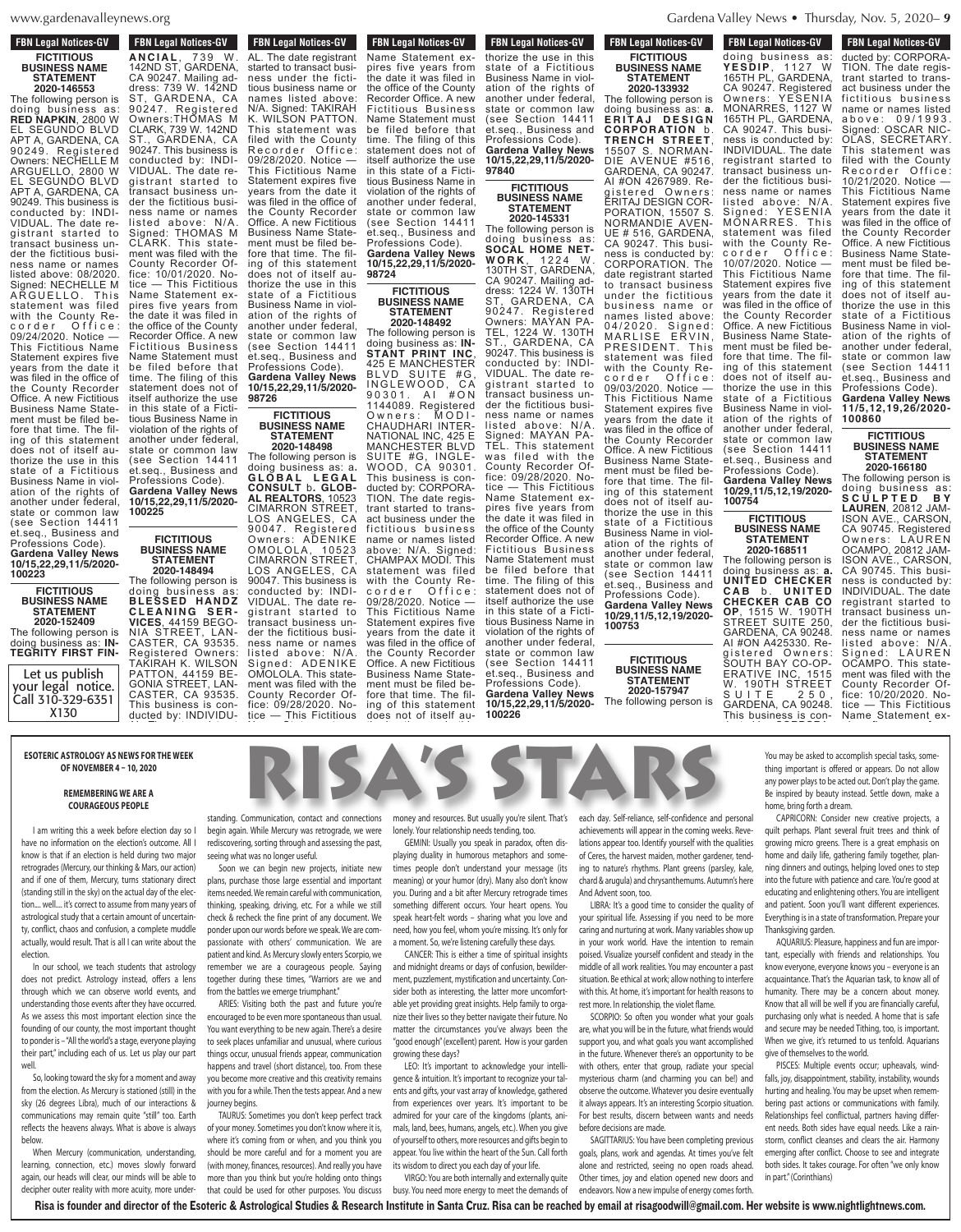# **FBN Legal Notices-GV**

**TEN LEGAL NULLES-AV** pires five years from the date it was filed in the office of the County Recorder Office. A new Fictitious Business Name Statement must be filed before that time. The filing of this statement does not of itself authorize the use in this state of a Fictitious Business Name in violation of the rights of another under federal, state or common law (see Section 14411 et.seq., Business and Professions Code). **Gardena Valley News 11/5,12,19,26/2020- 100861**

### **FICTITIOUS BUSINESS NAME STATEMENT 2020-138937**

The following person is doing business as: **LET ME DO THE DIRTY WORK**, 1021 HAR-BOR VILLAGE DRIVE UNIT #K, HARBOR CITY, CA 90710. Registered Owners: NICOLE WINSTON, 1021 HARBOR VIL-LAGE DRIVE UNIT #K, HARBOR CITY, CA 90710. This business is conducted by: INDI-VIDUAL. The date registrant started to transact business under the fictitious business name or names listed above: N/A. Signed: NICOLE WIN-STON. This statement was filed with the County Recorder Office: 09/15/2020. Notice — This Fictitious Name Statement expires five years from the date it was filed in the office of the County Recorder Office. A new Fictitious Business Name Statement must be filed before that time. The filing of this statement does not of itself authorize the use in this state of a Fictitious Business Name in violation of the rights of another under federal, state or common law (see Section 14411 et.seq., Business and Professions Code). **Gardena Valley News 11/5,12,19,26/2020- 100862**

## **FICTITIOUS BUSINESS NAME STATEMENT**

**2020-166720** The following person is doing business as: **CARDS4LA**, 20505 ANNALEE AVE, CAR-SON, CA 90746. Registered Owners: JUN D CHANG, 20505 AN-NALEE AVE, CAR-SON, CA 90746. This business is conducted<br>by: INDIVIDUAL, The by: INDIVIDUAL. date registrant started to transact business under the fictitious business name or names listed above: N/A. Signed: JUN D. CHANG. This statement was filed with the County Recorder Office: 10/20/2020. Notice — This Fictitious Name Statement expires five years from the date it was filed in the office of the County Recorder Office. A new Fictitious Business Name Statement must be filed before that time. The filing of this statement does not of itself authorize the use

in this state of a Ficti-

**FBN Legal Notices-GV FIGURE TO A FIGURE OF A FIGURE STATE** tious Business Name in violation of the rights of another under federal, state or common law (see Section 14411 et.seq., Business and Professions Code). **Gardena Valley News 11/5,12,19,26/2020- 99331**

**STATEMENT OF ABANDONMENT OF USE OF FICTITIOUS BUSINESS NAME File No. 2020-148128**

File No: 2019-155177 Date Filed: 06/08/2020. Name of Business **FOUNDATION TECH C O N S T R U C T I O N ,** 25520 AVENUE STAN-FORD, VALENCIA, CA 91355. Registered Owner(s): BACK-BREAKER,INC., 23707 STAGECOACH WAY,

statement was filed with the County Clerk of LOS ANGELES County on 09/28/2020. **Gardena Valley News 10/15,22,29,11/5/2020- 100224 FICTITIOUS BUSINESS NAME**

**STATEMENT 2020-166716** The following person is doing business as: **N A J PRO LOGISTICS**, 514 W 59TH PL, LOS ANGELES, CA 90044. Registered Owners: SAUL NAVA, 514 W 59TH PL, LOS ANGELES, CA 90044. This business is conducted by: INDIVIDU-AL. The date registrant started to transact business under the fictitious business name or names listed above: N/A. Signed: SAUL NAVA. This statement was filed with the County Recorder Office: 10/20/2020. No-This Fictitious Name Statement expires five years from the date it was filed in the office of the County Recorder Office. A new Fictitious Business Name Statement must be filed before that time. The filing of this statement does not of

itself authorize the use in this state of a Fictitious Business Name in violation of the rights of<br>another under federal, state or common law (see Section 14411 et.seq., Business and Professions Code). **Gardena Valley News 11/5,12,19,26/2020-**

### **FICTITIOUS BUSINESS NAME STATEMENT 2020-166722**

doing business as: **LEISURE HOMES**, 15731 S WESTERN AVE, GARDENA, CA 90247. Registered Owners: MARIO FA-CIONE, 15731 S.<br>WESTERN AVE WESTERN AVE, GARDENA, CA 90247. This business is conducted by: INDIVIDU-AL. The date registrant started to transact business under the fictitious business name or names listed above: N/A. Signed: MARIO FACIONE. This statement was filed with the

**FBN Legal Notices-GV FILED WAS FIRE WAS FIRE WITH THE WAS FILM** County Recorder Office: 10/20/2020. Notice — This Fictitious Name Statement expires five years from

time. The filing of this statement does not of itself authorize the use in this state of a Fictitious Business Name in violation of the rights of another under federal, state or common law (see Section 14411 et.seq., Business and Professions Code). **Gardena Valley News 11/5,12,19,26/2020-**

**98852 Legal Notices-GV** Trustee Sale No. 154408 Title No. 95524052 NOTICE OF<br>TRUSTEE'S SALE TRUSTEE'S VALENCIA, CA 91354. This business was conducted by: CORPORA-TION. Signed: WYATT SWEITZER, CEO. This

# **99960**

but without covenant or The following person is

of the note(s) secured by said Deed of Trust, with interest thereon as provided in said note(s), advances, if any, under the terms of said Deed of Trust, fees, charges and expenses of the Trustee and of the trusts created by said Deed of Trust. The total amount of the unpaid balance of the obligation secured by the property to be sold and reasonable estimated costs, expenses and advances at the time of the initial publication of the Notice of Sale is: \$336,466.15 If the Trustee is unable to convey title for any reason, the successful bidder's sole and exclusive remedy shall be the return of monies paid to the Trustee, and the successful bidder shall have no further recourse. The beneficiary under said Deed of Trust heretofore executed and delivered to the undersigned a written Declaration of Default and Demand for Sale, and written Notice of Default and Election to Sell. The undersigned caused a Notice of Default and Election to Sell to be recorded in the county where the real property is located. Dated: 10/19/2020 **THE MORTGAGE** LAW FIRM, PLC Adriana Durham/Authorized Signature 27455 TIERRA ALTA WAY, STE. B, TEMECULA, CA 92590 (619) 465- 8200 FOR TRUSTEE'S SALE INFORMATION PLEASE CALL 714- 730-2727 The Mortgage Law Firm, PLC. may be attempting to collect a debt. Any information obtained may be used for that purpose. NOTICE TO PO-TENTIAL BIDDERS: If you are considering bidding on this property lien, you should understand that there are risks involved in bidding at a trustee auction. You will be bidding on a lien, not on the property itself. Placing the highest bid at a trustee auction does not automatically entitle you to free and clear ownership of the property. You should also be aware that the lien being auctioned off may be a junior lien. If you are the highest bidder at the auction, you are or may be responsible for paying off all liens senior to the lien being auctioned off, before you can receive clear title to the prop-<br>erty. You are encour-You are encouraged to investigate the existence, priority, and size of outstanding liens that may exist on this property by con-tacting the county recorder's office or a title insurance company, either of which may charge you a fee for this information. If you consult either of these resources, you should be aware that the same the date it was filed in the office of the County Recorder Office. A new Fictitious Business Name Statement must be filed before that NOTE: THERE IS A SUMMARY OF THE INFORMATION IN THIS DOCUMENT AT-TACHED YOU ARE IN DEFAULT UNDER A DEED OF TRUST, DATED 10/23/2006. UNLESS YOU TAKE ACTION TO PRO-TECT YOUR PROP-ERTY, IT MAY BE SOLD AT A PUBLIC SALE. IF YOU NEED AN EXPLANATION OF THE NATURE OF THE P R O C E E D I N G AGAINST YOU, YOU SHOULD CONTACT A L A W Y E R . O n 11/13/2020 at 11:00 AM, The Mortgage Law Firm, PLC, as duly appointed Trustee under and pursuant to Deed of Trust recorded 10/27/2006, as Instrument No. 06 2386020, in book xx, page xx, of Official Records in the office of the County Recorder of Los Angeles County, State of California, executed by Louie Morales and Angela D. Morales, Husband and Wife as Community Property with Right of Survivorship, WILL SELL AT PUBLIC AUCTION TO HIGHEST BIDDER F O R C A S H , C A S H I E R ' S CHECK/CASH EQUI-VALENT or other form of payment authorized by 2924h(b), (payable at time of sale in lawful money of the United States), By the fountain located at 400 Civic Center Plaza, Pomona, CA 91766. All right, title and interest conveyed to and now held by it under said Deed of Trust in the property situated in said County and State, described as: FULLY DESCRIBED IN THE ABOVE DEED OF TRUST. APN 6109- 020-001 The street address and other common designation, if any, of the real property described above is purported to be: 1100 West 187th Place, Gardena, CA 90248 The undersigned Trustee disclaims any liability for any incorrectness of the street address and other common designation, if any, shown herein. Said sale will be made,

**Legal Notices-GV** Legal Nutries-GV than one mortgage or deed of trust on the property. NOTICE TO PROPERTY OWNER: The sale date shown on this notice of sale may be postponed one or more times by the mortgagee, beneficiary, trustee, or a court, pursuant to Section 2924g of the California Civil Code. The law requires that information about trustee sale postponements be made available to you and to the public, as a courtesy to those not present at the sale. If you wish to learn whether your sale date has been postponed, **Legal Notices-GV** implied, regarding title,

**but with cover the covenant of the cover**  $\mathbf{C}$ warranty, expressed or

possession, or encumbrances, to pay the remaining principal sum

> and, if applicable, the rescheduled time and date for the sale of this property, you may call (714) 730-2727 for information regarding the trustee's sale or visit this Internet Web site www.servicelinkASAP com - for information regarding the sale of this property, using the file number assigned to this case: 154408. Information about postponements that are very short in duration or that occur close in time to the scheduled sale may not immediately be reflected in the telephone information or on the Internet Web site. The best way to verify postponement information is to attend the scheduled sale. A-4727298 10/22/2020,

1 0 / 2 9 / 2 0 2 0 , 1 1 / 0 5 / 2 0 2 0 **Gardena Valley News 10/22,29,11/5/2020- 100300**

### **NOTICE OF PETITION TO ADMINISTER ESTATE OF: JAMES R. SCOTTINI CASE NO.**

**20STPB08651** To all heirs, beneficiaries, creditors, contingent creditors, and persons who may otherwise be interested in

the WILL or estate, or both of JAMES R. SCOTTINI. A PETITION FOR PROBATE has been filed by MARY E. SCOTTINI in the Superior Court of California, County of LOS ANGELES. THE PETITION FOR PROBATE requests that MARY E. SCOT-TINI be appointed as personal representative to administer the estate of the decedent. THE PETITION requests authority to administer the estate under the Independent Administration of Estates Act. (This authority will allow the personal representative to take many actions without obtaining court approval. Before taking certain very important actions, however the personal representative will be required to give notice to interested persons unless they have waived notice or consented to the proposed action.) The independent administration authority will be granted unless an interested person files an objection to the petition and shows good

cause why the court

lender may hold more

**Legal Notices-GV Legal Nutries-GV** 

the decedent. THE PETITION requests authority to adshould not grant the authority. A HEARING on the pe-

minister the estate under the Independent Administration of Estates Act. (This authority will allow the personal representative to take many actions without obtaining court approval. Before taking certain very important actions, however, the personal representative will be required to give notice to interested persons unless they have waived notice or consented to the proposed action.) The independent administration authority will be granted unless an interested person files an objection to the petition and shows good cause why the court should not grant the authority. A HEARING on the petition will be held on Feb. 25, 2021 at 8:30 AM in Dept. No. 67 located at 111 N. Hill St., Los Angeles, CA 9 0 0 1 2 . IF YOU OBJECT to the granting of the petition, you should appear at the hearing and state tition will be held in this court as follows: 11/19/20 at 8:30AM in Dept. 29 located at 111 N. HILL ST., LOS ANGELES, CA 90012 IF YOU OBJECT to the granting of the petition, you should appear at the hearing and state your objections or file written objections with the court before the hearing. Your appearance may be in person or by your attorney. IF YOU ARE A CRED-ITOR or a contingent creditor of the decedent, you must file your claim with the court and mail a copy to the personal representative appointed by the court within the later of either (1) four months from the date of first issuance of letters to a general personal representative, as defined in section 58(b) of the California Probate Code, or (2) 60 days from the date of mailing or personal delivery to you of a notice under section 9052 of the California Pro-

bate Code. Other California statutes and legal authority may affect your rights as a creditor. You may want to consult with an attorney knowledgeable in California law. YOU MAY EXAMINE the file kept by the court. If you are a person interested in the estate, you may file with the court a Request for Special Notice (form DE-154) of the filing of an inventory and appraisal of estate assets or of any petition or account as provided in Probate Code section 1250. A Request for Special Notice form is available from the court

clerk. Attorney for Petitioner JAMES A. DIAMOND - SBN 118484, DAVID-SON RUSS & DIA-MOND 1875 W. REDONDO

BEACH BLVD., SUITE 301 GARDENA CA 90247 10/29, 11/5, 11/12/20 **CNS-3409582# GARDENA VALLEY NEWS**

**Gardena Valley News 10/29,11/5,12/2020- 100443**

### **NOTICE OF PETITION TO ADMINISTER ESTATE OF ANGEL DE JESUS**

Case No. 20STPB08352 To all heirs, beneficiaries, creditors, contingent creditors, and persons who may otherwise be interested in the will or estate, or both, of ANGEL DE JE-

SUS<br>A P PETITION FOR PROBATE has been filed by Verlene Cameron in the Superior Court of California, County of LOS A N G E L E S .

THE PETITION FOR PROBATE requests that Verlene Cameron be appointed as personal representative to administer the estate of

the decedent.

 ${\color{red}\mathsf{Legal}}$  Notices-GV **Legal Notices-GV** be appointed as per-Legal Nutles-GV

that Verlene Cameron Cameron Cameron Cameron Cameron Cameron Cameron Cameron Cameron Cameron Cameron Cameron C<br>Cameron Cameron Cameron Cameron Cameron Cameron Cameron Cameron Cameron Cameron Cameron Cameron Cameron Camero<br>

your objections or file written objections with the court before the hearing. Your appearance may be in person or by your attorney. IF YOU ARE A CRED-ITOR or a contingent creditor of the decedent, you must file your claim with the court and mail a copy to the personal representative appointed by the court within the later of either (1) four months from the date of first issuance of letters to a general personal representative, as defined in section 58(b) of the California Probate Code, or (2) 60 days from the date of mailing or personal delivery to you of a notice under section 9052 of the California Pro-

bate Code.

fornia law.

clerk.

**100706**

**er:**

Other California stat-

quest for Special Notice (form DE-154) of the filing of an inventory and appraisal of estate assets or of any petition or account as provided in Probate Code section 1250. A Request for Special Notice form is available from the court

**Attorney for petition-**

**CAROLE S MORITA ESQ SBN 085471 LAW OFFICES OF CAROLE S MORITA** 690 EAST GREEN STREET STE 300 PASADENA CA 91101 CN972734 DE JESUS Oct 29, Nov 5,12, 2020 **Gardena Valley News 10/29,11/5,12/2020-**

> **STATE OF CALIFORNIA**

**Division of Workers' Compensation Workers' Compensation Appeals Board Case No. ADJ10298605; ADJ11093311 AMENDED NOTICE OF INTENTION TO IS-SUE ORDER TO DIS-PERSE PRE-DEATH ACCRUED BENEFITS ORDER FOR PUBLIC-ATION**

**PAMELA TAYLOR Applicant, Vs.**

**FRESNO AREA EX-PRESS; RISICO CLAIMS MANAGE-MENT FRESNO; Defendants.**

NOTICE IS HEREBY GIVEN THAT, AB-SENT WRITTEN OB-JECTION HERETO, M A D E W I T H I N THIRTY (30) DAYS OF THE FINAL PUBLICA-TION DATE OF THIS NOTICE OF INTEN-TION, ON PROOF OF SERVICE, AND RE-QUEST BY THE PARTIES, AN ORDER SHALL ISSUE DIR-ECTING DEFEND-ANTS TO DISBURSE ALL REMAINING AC-CRUED BENEFITS DUE AND OWING AP-PLICANT, PAMELA TAYLOR, LESS AT-TORNEYS' FEES AS ALLOWED BY LAW,

AS FOLLOWS: 1. THE UNDER-SIGNED ISSUED A FINDING OF FACT, AWARD, ORDER, AND OPINION ON DE-CISION ON FEBRU-ARY 12, 2020, TO WHICH DEFEND-ANTS FILED A PETI-TION FOR RECON-SIDERATION RAIS-ING CLERICAL IS-

SUES; 2. ON OR ABOUT MARCH 3, 2020, AP-PLICANT PASSED A W A Y F R O M CAUSES UNRE-LATED TO HER IN-DUSTRIAL INJURIES; **3. ON MARCH 16**<br>3. ON MARCH 16 2020, THE UNDER-SIGNED VACATED SAID FINDINGS OF FACT, WARD, OR-DER, AD OPINION ON

DECISION; 4. SUBSEQUENTLY, PARTIES HAVE DE-TERMINED THAT THE APPLICANT, PAMELA TAYLOR, DIED IN-TESTATE AND, TO DATE, NO PROBATE HAS BEEN OPENED FOR DISPOSITION<br>OF HER ESTATE: OF HER ESTATE;<br>5. THE PARTIES utes and legal authority may affect your rights as a creditor. You may want to consult with an attorney knowledgeable in Cali-YOU MAY EXAMINE the file kept by the court. If you are a person interested in the estate, you may file with the court a Re-

HAVE FURHTER DE-TERMINED THA THE FOLLOWING CASES HAVE RESIDUAL BE-NEFITS, ACCRUED THROUGH THE DATE OF DEATH AS FOL-

LOWS: (A) CASE NO. ADJ10298605 (DOI: JAN 5, 2016), FOR IN-JURIES TO HER N E C K A N D S H O U L D E R , A GROSS PERMANENT IMPAIRMENT OF 38%, OR \$54,230.00, LESS BENEFITS ALREADY PAID OUT (\$45,820.000) AND APPLICABLE ATTOR-N E Y S ' F E E S (\$8,134.50) THE RE-

\$275.50; (B) CASE NO. ADJ1109331 (DOI: APR. 3, 2017), FOR

MAINING BALANCE IS